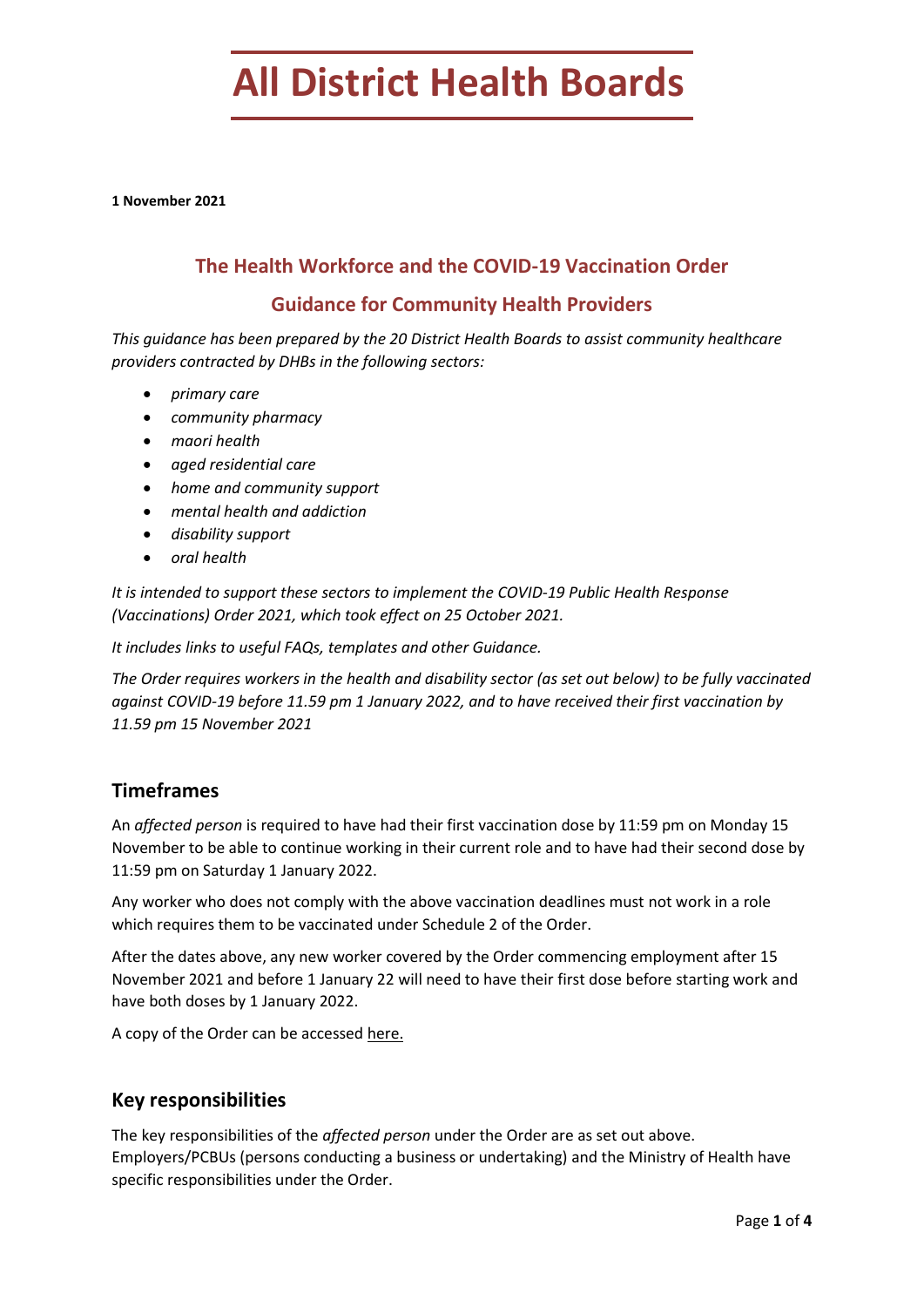## **Employers**

It is a key responsibility of employers/PCBUs to firstly determine whether a person is a health and disability worker and assess whether they are an *"affected person".*

They have a duty to notify each *affected person* of their duty to be vaccinated and cannot allow an *affected person* to carry out certain work unless satisfied that the *affected person* is vaccinated. They are required to keep and maintain particular records relating to the vaccination status of *affected persons* who are employed or engaged by them.

They must maintain a safe and confidential way to record the vaccination status of workers covered by the Order. They should also check and record their vaccination status by sighting copies of an individual's COVID-19 vaccination status from [My COVID Record](https://www.health.govt.nz/our-work/diseases-and-conditions/covid-19-novel-coronavirus/covid-19-vaccines/covid-19-requesting-proof-vaccination/my-covid-record) or other suitable evidence of vaccination.

#### **Ministry of Health**

The Ministry of Health has developed the COVID-19 Immunisation Register (CIR) to keep records of COVID-19 vaccinations.

The Ministry of Health must provide employers/PCBUs with worker vaccination status information provided Privacy Act obligations have been met. They must receive and maintain accurate worker information from employers/PCBUs for inclusion in the centralised register and provide compliance reporting to employers/PCBUs and WorkSafe.

#### **DHBs**

DHBs are required to prioritise access to vaccinations, putting in place special arrangements if required, for health and disability workers. They are to offer support and advice to Employers/PCBUs as required to meet their responsibilities under the Order.

## **DHBs supporting contracted service providers**

The impact of non-compliance with the Order could have a significant impact on communities and the health sector generally, including putting the health and safety of service users and communities at risk of greater community transmission.

Therefore, DHBs should:

- ensure that contracted service providers clearly understand their responsibilities under the Order; and
- provide support to service providers, particularly those who may be at the greatest risk of non-compliance, or whose workforce (or a significant proportion) is less likely to choose to be vaccinated.

In addition, each DHB should determine how it will respond if it becomes aware that a contracted service provider is not complying with the Order. It is anticipated that a DHB would, in the first instance, discuss the situation directly with the contracted service provider in order to encourage and assist with compliance (while ensuring the DHB does not consent to the non-compliance). Its other options would be to notify an enforcement officer, as notified in the Order, of the noncompliance and/or enforce its rights under the relevant contract (if appropriate).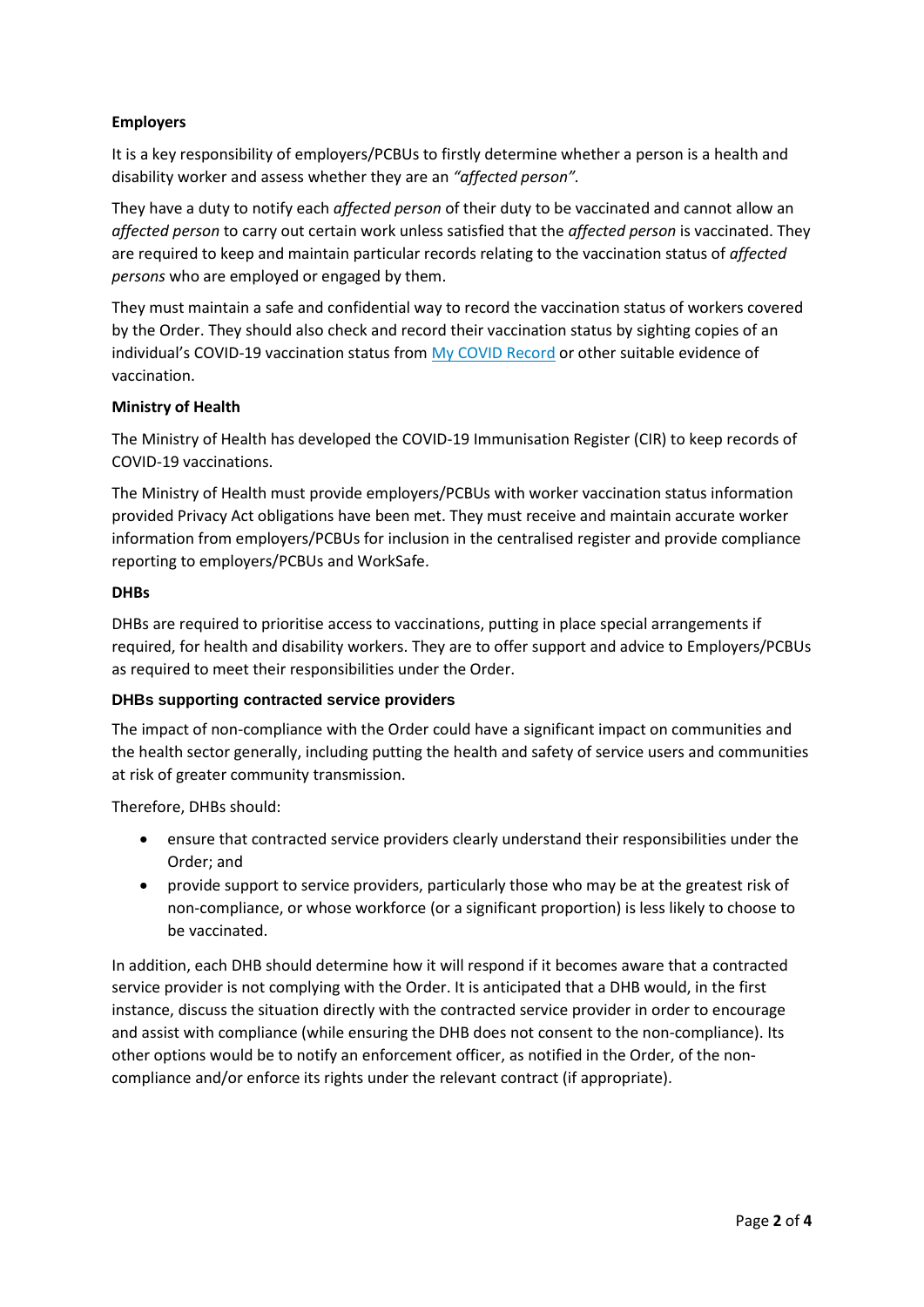# **DHB contracts and non-compliance with the Order**

DHBs, as funders of community services, are not considered relevant PCBUs under the Order. Rather, the Providers themselves are the relevant PCBUs. Therefore, there are no direct obligations on DHBs under the Order to comply with the specified duties in relation to Providers, or, for example, to check the vaccination status of affected persons who are employed or engaged by those Providers.

DHBs' Contracts for Services generally contain a contractual obligation on Providers to comply with all statutory, regulatory, and other legal requirements that are applicable to the performance of its obligations under the Agreement. This means contractual obligations on Providers to comply with the Order already exist.

If a DHB is aware that a Provider is not complying with the Order, the DHB should discuss the noncompliance with the Provider and support the move to compliance forthwith. If compliance is not imminent, a DHB could advise an enforcement officer as defined in the COVID-19 Public Health Response Act. The DHB could enforce its rights under the Agreement including termination of the Agreement should the Provider fail to comply with the Order within the period stated in the Agreement.

# **Exemptions**

Government wants everybody who is carrying out work in health to be vaccinated. There are very few exceptions to this.

A worker may be exempt from the requirement to be vaccinated if, after examination, a suitably qualified health practitioner considers that the vaccination is clinically contradicted for the person and provides written confirmation of that assessment.

It is worth noting, District Health Boards are adopting a process that requires a worker seeking an exemption to be assessed by a DHB appointed health practitioner. The same or similar requirement could be adopted by other employers. If intending to do so, templates to assist in this process are available [here.](https://tas.health.nz/dhb-programmes-and-contracts/covid-19-dhb-programmes-and-contracts/)

Workers who receive a health exemption may continue to work in their role. The employer must ensure there are appropriate control measures in place to mitigate risk and provide details of this to the Ministry of Health on request.

# **Significant health service disruption exceptions**

A PCBU may apply to the Minister for COVID-19 Response for an exception to allow a named unvaccinated worker to work if it is necessary to promote the purpose of the COVID-19 Public Health Response Act 2020 and prevent significant disruption to essential health services. The Minister decides if an exception should be granted.

No class or group exceptions will be considered however, if appropriate, a PCBU may seek exceptions for more than one worker at a time. In this situation, the PCBU should outline the cumulative effect of that group not being vaccinated. A separate application for each worker is required. The process is administered by the MoH.

Further information on exemptions and exceptions from mandatory vaccination is available [here.](https://www.health.govt.nz/our-work/diseases-and-conditions/covid-19-novel-coronavirus/covid-19-response-planning/covid-19-mandatory-vaccinations/covid-19-exemptions-and-exceptions-mandatory-vaccination)